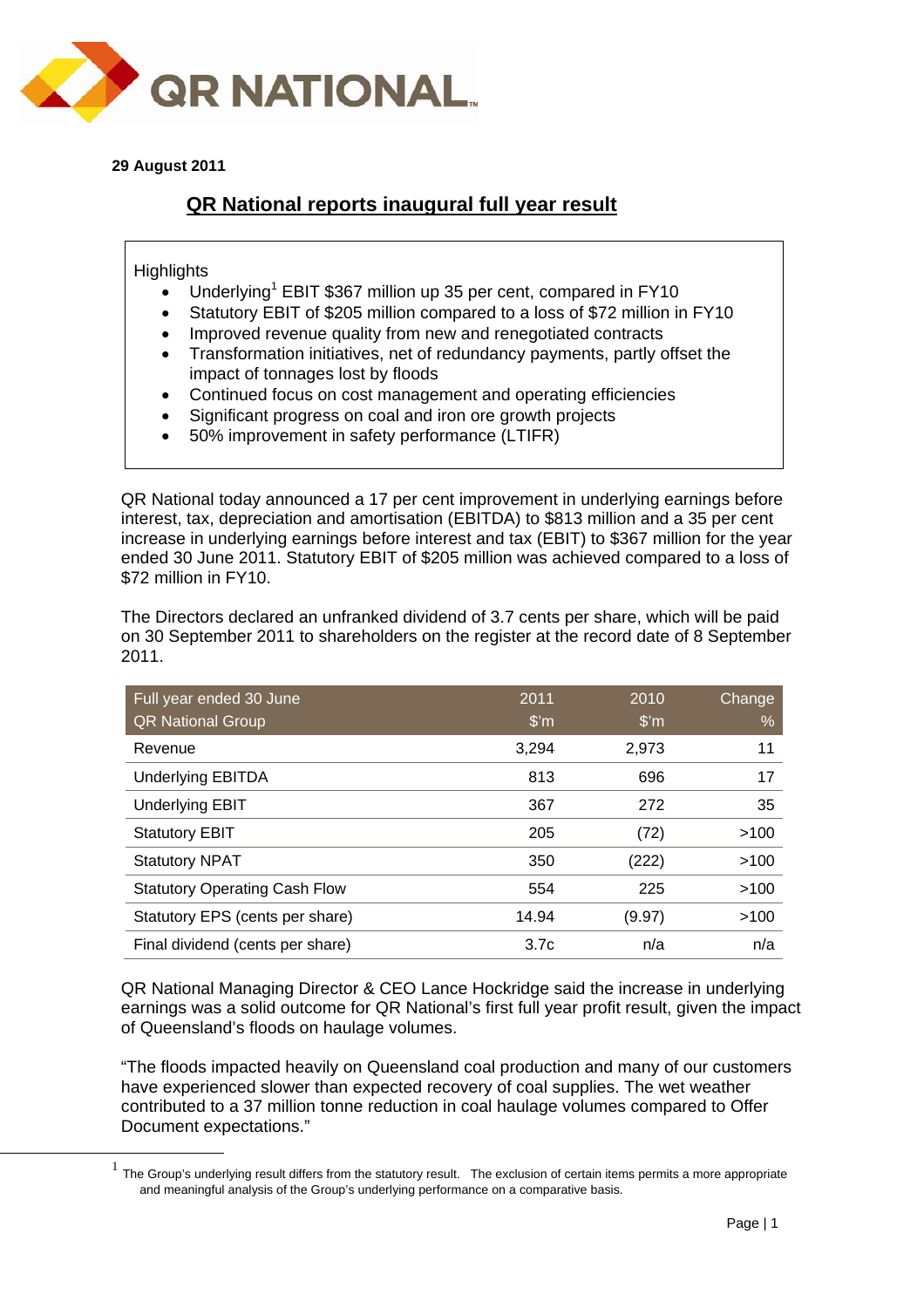"Importantly, the company gained momentum in its transformation program with a focus on improved revenue quality, cost management and operational efficiencies, enabling a partial offset of the impact of the reduced coal haulage.

"Conversion of legacy contracts in financial year 2011 into stronger commercially structured contracts advanced ahead of expectations, covering 29% of contracted tonnages. Furthermore, we transported 35% of actual tonnages at higher rates during the year as the mix of railings shifted after the flood event and customers took advantage of incentive arrangements in contracts.

"The company signed long-term coal contracts during the financial year for new business in excess of 26 million tonnes per annum with a total revenue value of more than \$1.6 billion.

"We have also advanced the iron ore growth strategy in Western Australia in line with our commitments, with tonnages on track for trebling to around 30 million tonnes by financial year 2014 under new and existing contracts.

 "Voluntary redundancy arrangements, which resulted in more than 660 employees leaving the company during the year had an immediate impact and continues to deliver ongoing cost reductions.

 "The company's campaign to improve safety performance led to a 50 per cent reduction in the lost time injury frequency rate during the financial year, and also enabled greater operating discipline and enhanced business performance," Mr Hockridge said.

## **Progress on growth projects**

Mr Hockridge said QR National had progressed construction of large-scale growth projects valued at approximately \$1.5 billion during the year, including the Goonyella to Abbot Point Expansion (\$1.1bn) the Hay Point Expansion (\$185m) and the Blackwater Electrification Upgrade (\$195m).

"We're executing our strategy and delivering major capital projects crucial to Australia's coal export industry, on time and on budget," he said.

 "Collectively, these projects will inject more than 43 million tonnes per annum of new rail infrastructure capacity into the Central Queensland coal network, taking network capacity to more than 275 million tonnes by early 2014.

"The GAP expansion remains on budget and on track for a January 2012 opening and the Blackwater electrification project is scheduled to be delivered six months early in June 2012."

| Underlying EBIT         | <b>FY11</b><br>$\mathsf{\$}'$ m | <b>FY10</b><br>$\mathsf{\$}^{\prime}$ m | Change<br>$\mathsf{\$}'$ m | Change<br>% |
|-------------------------|---------------------------------|-----------------------------------------|----------------------------|-------------|
| <b>Network Services</b> | 285                             | 277                                     | 8                          | 3           |
| Coal                    | 159                             | 224                                     | -65                        | $-29$       |
| Freight                 | 31                              | (96)                                    | 127                        | >100        |
| Other                   | (108)                           | (133)                                   | 25                         | $-19$       |
| Total                   | 367                             | 272                                     | 95                         | 35          |

### **Divisional Performance**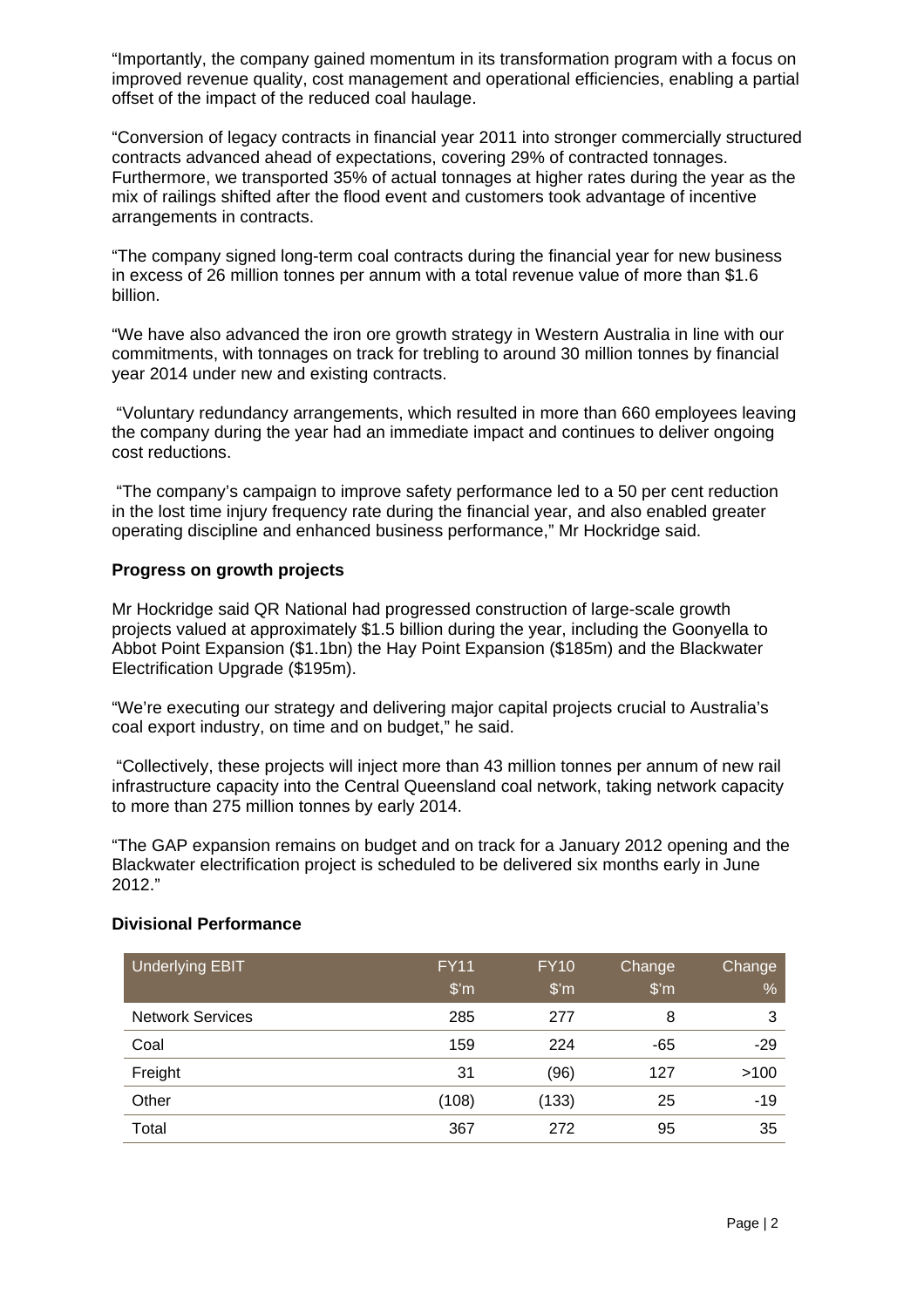## **QR National Network Services**

Full year revenue of \$1.2 billion and underlying EBIT of \$284.7 million were up on the prior year by 11 per cent and 3 per cent respectively.

The improvement in revenue reflects increased activity in Rollingstock Services and the securing of new maintenance contracts. The impact of record rainfall reduced railings across the network to 164 mtpa, down 12 per cent on the prior year.

Reduced revenues for track access will be recovered through the revenue cap mechanism in 2013 subject to regulatory approval.

# **QR National Coal**

While volumes and Net Tonne Kilometres were weaker due to the record wet weather, revenue was broadly in line with the previous year at \$1.7 billion. This was due to improved revenue margins from the renegotiation of contracts.

QR National Coal is continuing to deliver on a range of productivity improvements, including payload gains of three per cent per train in the two largest coal systems, Goonyella and Blackwater, creating greater system capacity and delivering an extra 3.5 million tonnes during financial year 2011 using existing resources.

In NSW, strong performance continued with the early introduction of new trains in the Hunter Valley allowing QR National to take advantage of additional spot tonnes in the market as well as delivering on contracted tonnage growth.

# **QR National Freight**

Despite extreme weather conditions across Australia impacting the business, revenue of \$1.3 billion was up 11 per cent, on the prior year. This included revenue growth in Intermodal, the iron ore business in Western Australia and the Transport Services Contract (TSC) with the Queensland Government for regional and livestock services in Queensland.

Underlying EBIT grew by \$126.5 million, to \$30.6 million. Capital expenditure grew from \$89 million to \$197.8 million to support iron ore growth projects.

### **Capital Investment**

Company-wide capital investment during the year totalled \$1.4 billion, including \$460 million on the rail infrastructure expansion and \$256 million in above-rail coal and iron ore rollingstock assets.

### **Capital Management**

Underlying operating cash flow was of \$527 million for the year. Net debt at 30 June 2011 was \$686 million with \$2.17 billion of undrawn facilities available to fund future growth.

# **Outlook**

Mr Hockridge said QR National expected continued growth from the resources and bulk commodity sectors in the 2012 financial year, but remained cautious in the short-term on the speed of recovery of coal haulage volumes.